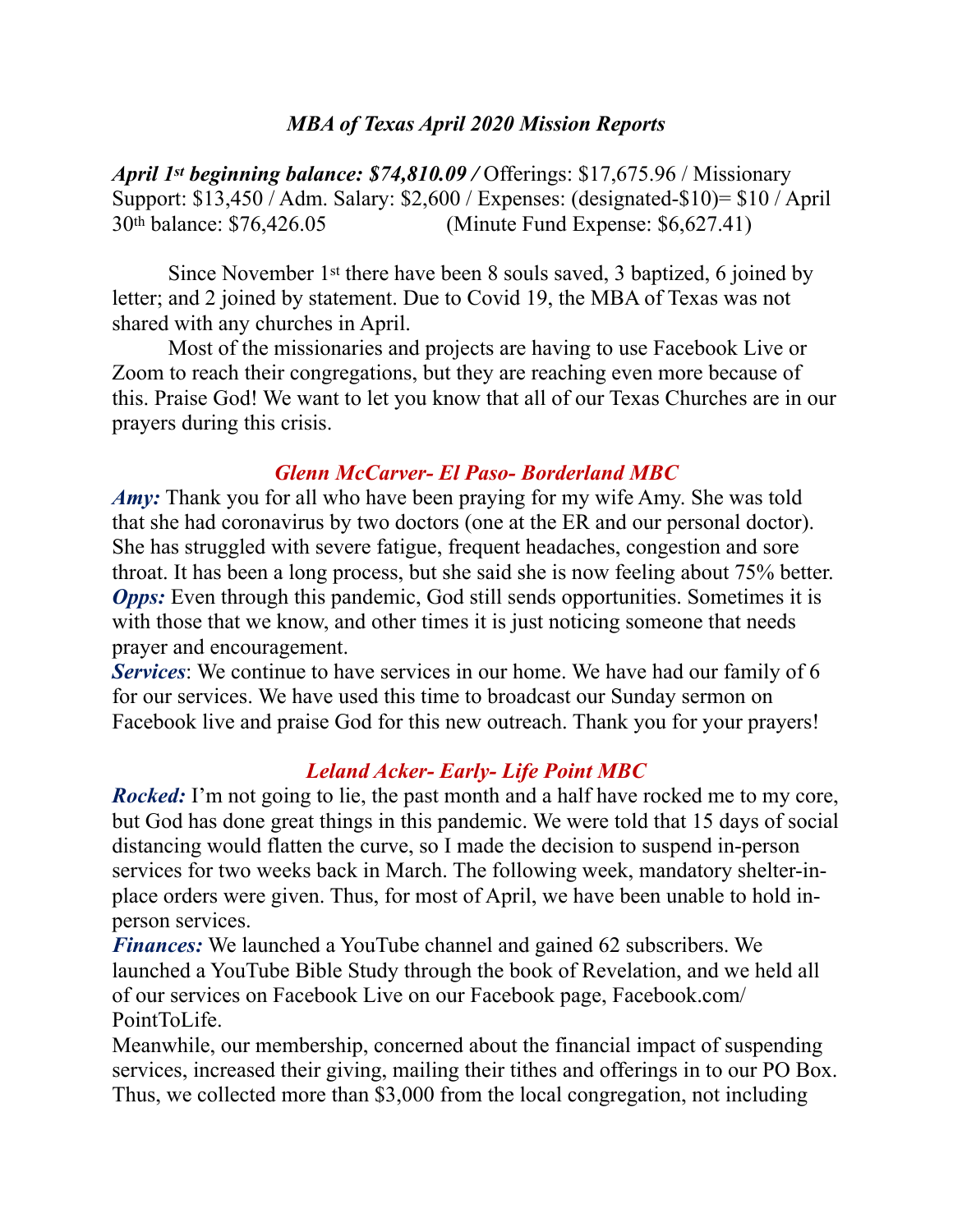support from the MBA of Texas and a generous offering from our Sponsoring Church, Rocky Springs MBC of Jacksonville.

*Stats:* Services held 4-26 had 15 from 2 services, (younger/older). Facebook stats= reached=2,637; Video views=2,244; Post engagements=2,272. Offerings=\$3,079 with \$400 given to missions.

*Facebook:* Our Facebook stats are both encouraging and concerning. First of all, we've been able to reach people we normally would not have reached had it not been for going online in the midst of Covid, and some who normally would not watch are now watching. All of my co-workers from both of my secular jobs have tuned in to at least one service, plus Bro. Roy Ramon shared our videos with his congregation in San Angelo, as well as in his Band of Brothers Facebook group. All of our members have been able to access these videos, and have offered good feedback.

The negative is that everyone who has done any Facebook marketing knows that 2,000 views is not a lot to speak of. A video view is counted any time someone watches at least 3 seconds of the video. That being said, we've added 70 new followers to our Facebook page, and that's a good thing. We have some improvements to make, and we will make them. And God will provide.

The thing to remember in times like these is to give God your best. The numbers are His to give, and He will draw those to your videos who need to hear what you are preaching. I am encouraged by looking at some of our brethren's videos of how much the actual Gospel is being preached!

26<sup>th</sup>: Acting on Governor Abbott's guidance to churches, I made the decision to resume in-person services on April 26th. We called for social distancing between family units, sanitized the church building, and held a special Sunday evening service for those who were 65 and older. The congregation is still engaged, they still love one another, and when we're able to open services up completely, and the fear of the disease is passed, I believe our membership will reunite for a glorious service.

This past month, I learned that, even when the worship services are taken away, we still have a church. We have a church in Early, Texas, by God's grace, and by His blessing your prayers and support. Thank you so much!

# *Victor Rice- San Antonio- Shiloh MBC*

*Blessings:* This has been a time that I wouldn't thought I would see but in turn I have seen God do mighty things. We had a sister that had the virus for a little over a month and was very bad off but God restored her health and gave her a clean bill of health. God spared her husband, Bro. Jose, from choking on a piece of meat and not breathing for a while. We have been doing Facebook Live and live phone calls for Sunday morning worship and Wednesday evening so we are able to worship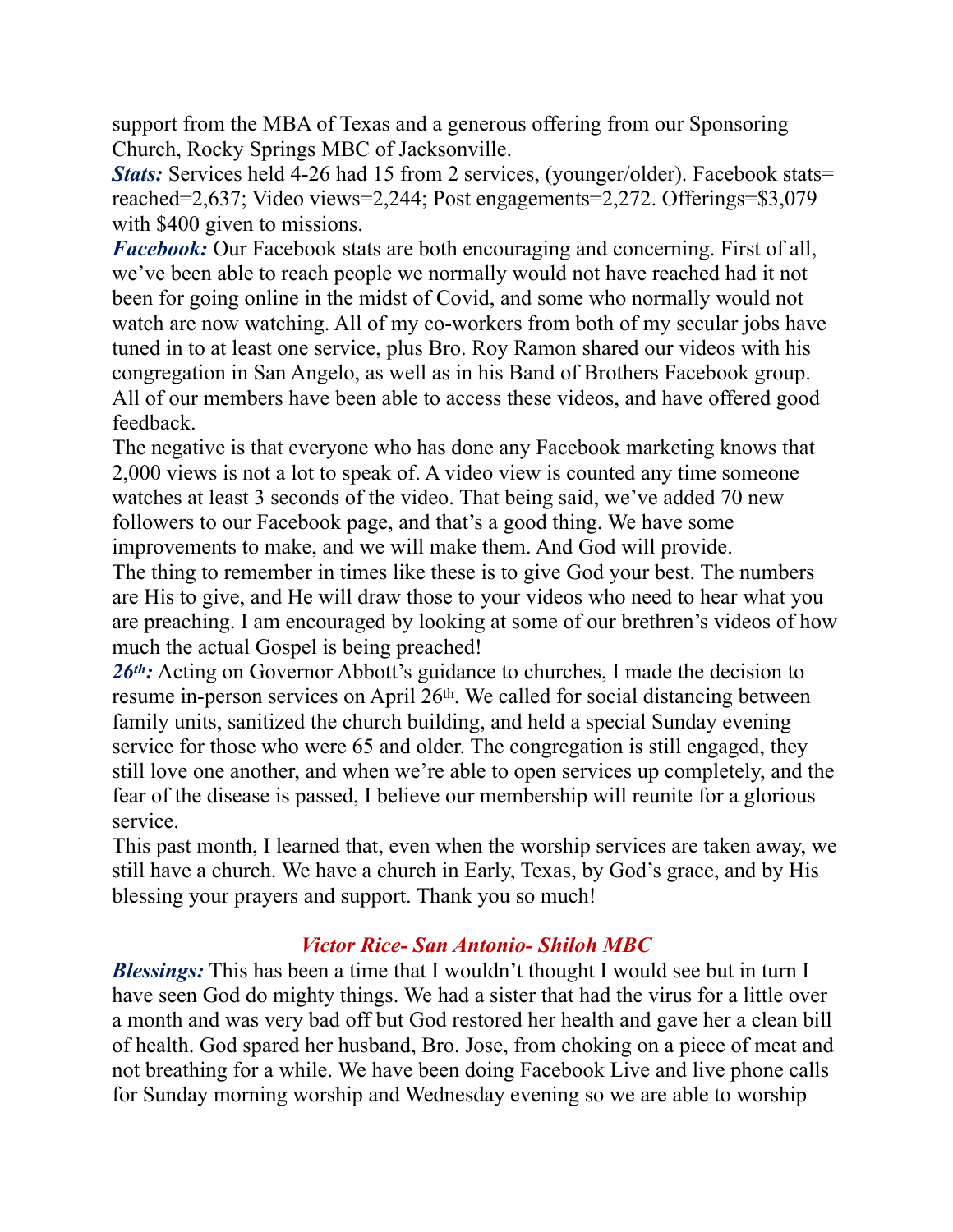together.

*Stats:* Our offering was \$5,070, with \$505 given to missions, and \$1,200 paid on rent.

*Services:* We had services in the church house last Sunday morning abiding by the social distancing and face masks rules.

We are praying for our nation, the President, and all of the Lord's New Testament churches throughout the world to be in one accord with the Lord. May God return the favor of the USA by having this virus done, God bless the USA.

## *Steven Haney- Lubbock- Texas Tech MBSF*

*Shutdown:* The shutdown has continued in Lubbock and with Texas Tech. Unfortunately TTU will not be re-opening the campus until the fall semester. This means that the students will not be coming back until late summer if they come back at all. Two of the leadership students in the MBSF had to move back home due to the campus shutdown and losing their jobs when the businesses shut down and are having to get jobs in their home towns. Both of them have been praying about whether or not to come back in the fall or look at other colleges closer to their homes. We are so thankful for the continued support during this time even with the campus completely shut down. We are staying in contact with the students as much as we can and trying to make plans for this coming fall when the campus opens back up. Please continue to pray for us as we figure out how to move forward. This virus and the quarantine really pushed back the progress we had made on the campus for the MBSF and it has been hard not to feel like we had taken one step forward just to take 2 steps back. We know God is in control and that even through this He can do great things if we remain faithful. We are not stopping this ministry and will continue to try to get a foundation going so that we can rebuild in the fall. We have been using group apps and programs to try to keep everyone engaged as much as possible. Most of our students don't have Facebook so we haven't been using the live feature of Facebook on our MBSF page much and have had to find other avenues. Pray that churches will continue to see the need for this ministry and that those two students will be able to come back in the fall to maintain their positions in the MBSF! If anyone has any questions or concerns about what's going on please let me know at (903) 722-1545 or s haneymbsf@outlook.com! Thank you so much for all the thoughts, prayers, and support!

# *David Smith- Mansfield- Lifeline BC*

*Ready:* We are ready to reopen services, simply waiting on Adventist Church to advise us as to when we can reoccupy the building. Pray it will be soon. *Outside:* We will be having our first in-person Bible Study tonight with all the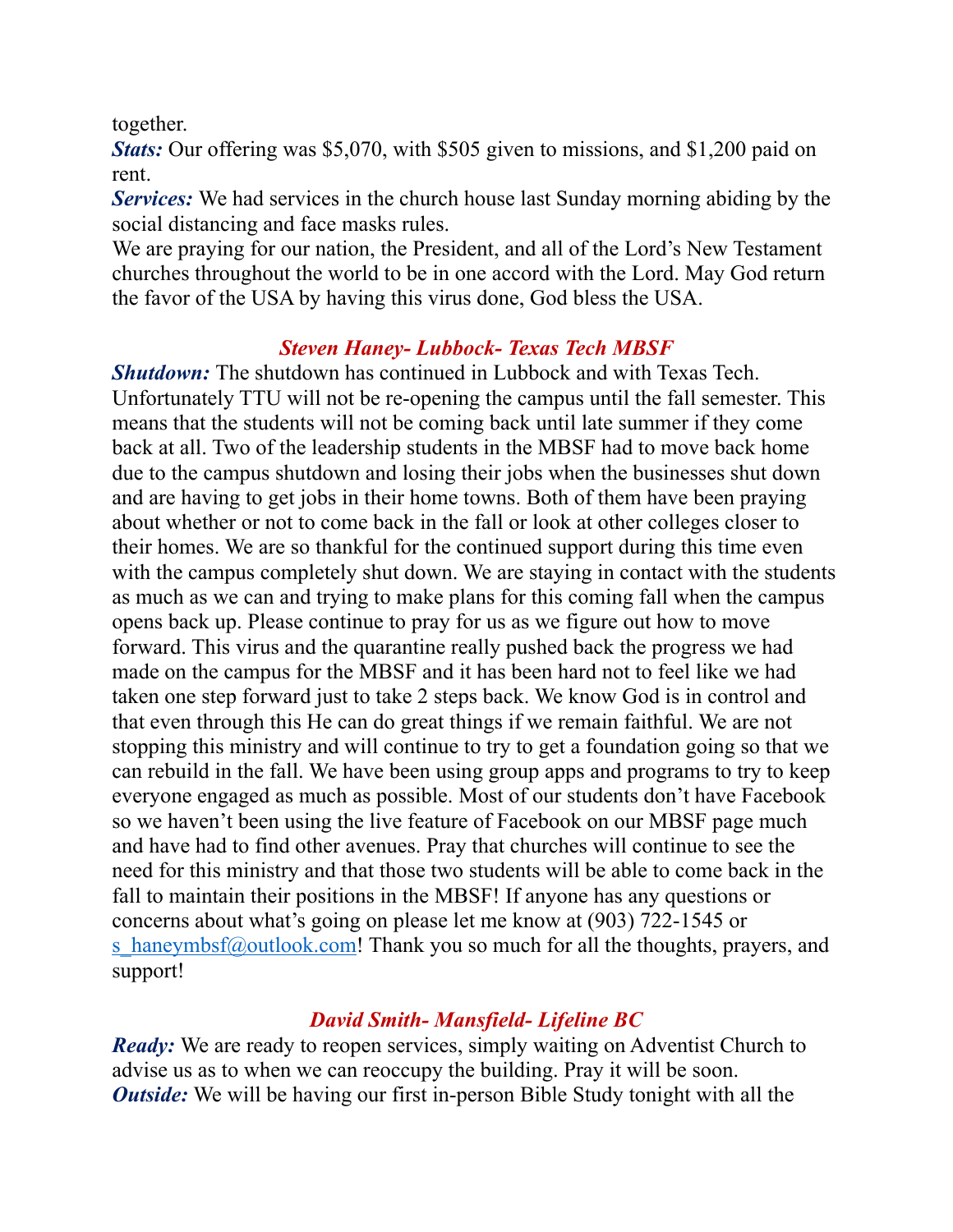guidelines in place. Hope to have 6 or 7 tonight. We will be using our Mobile Church outside patio for our services.

*Roaming:* Alice and I have been having Bible Studies and prayer groups with our members and friends. We would meet them outside and read the Word and pray with them. We did this with several individuals from our church.

*Stats:* We had 4 first time guests and over 400 views to our live streaming. Our offering was \$3,157 with \$200 given to missions and \$650 paid on rent. *Streaming:* We have been live streaming for over two years already, so we were ready to keep on going. We have been having well over 400+ views every Sunday. *Video:* I have been developing video devotions that averaged  $\omega$  2 min. and sharing them on Facebook and with friends across the area. We have had good response from those videos as well. One video received over 900 views.

*Re-opening*: I'm afraid we may have to start all over again, but at least we are starting with about 10-14 people! Praying for a brand new beginning now.

## *Landmark MBC- Rockdale*

God is still on His throne and prayer changes things! The church has been holding drive-up services with about 13 people attending, where they can also listen on the radio. We have not called a pastor as of yet, but have a regular person filling the pulpit. Sis. Marilyn had the virus and was unable to attend for 3 weeks.

# *Joe Bozarth- Conroe- Fellowship BC*

*Streaming:* The mission has been streaming live on Facebook and on our website this past month. We have had a total of 139 views for those Sundays. The past two Sundays, we have had services in our parking lot and encouraged social distancing. Some people sat in their cars and some people brought their lawn chairs. There were some members who were still uncomfortable with attending. We even had two visitors who attended BOTH of these services! May 2nd will see the return of our services back in our sterilized building. Everyone is pretty excited about coming back home to worship our Lord.

*Stats:* We averaged 12 for our drive up services. Our offering was \$6,548 with \$679.80 given to missions.

### *Daniel Tijerina- Mission- A New Beginning BC*

*Praises:* God is worthy of all praise and has protected, provided, and richly blessed us during these trying times. On April 6th my son moved our truck so we could get to the backyard with the mower. He accidently floored the gas pedal and crashed into our neighbor's truck. God spared Joseph, 4 neighbors, and me from death. I sustained hip, waist, knee, shoulder, and back injuries. I am feeling much better. Keep us in your prayers.